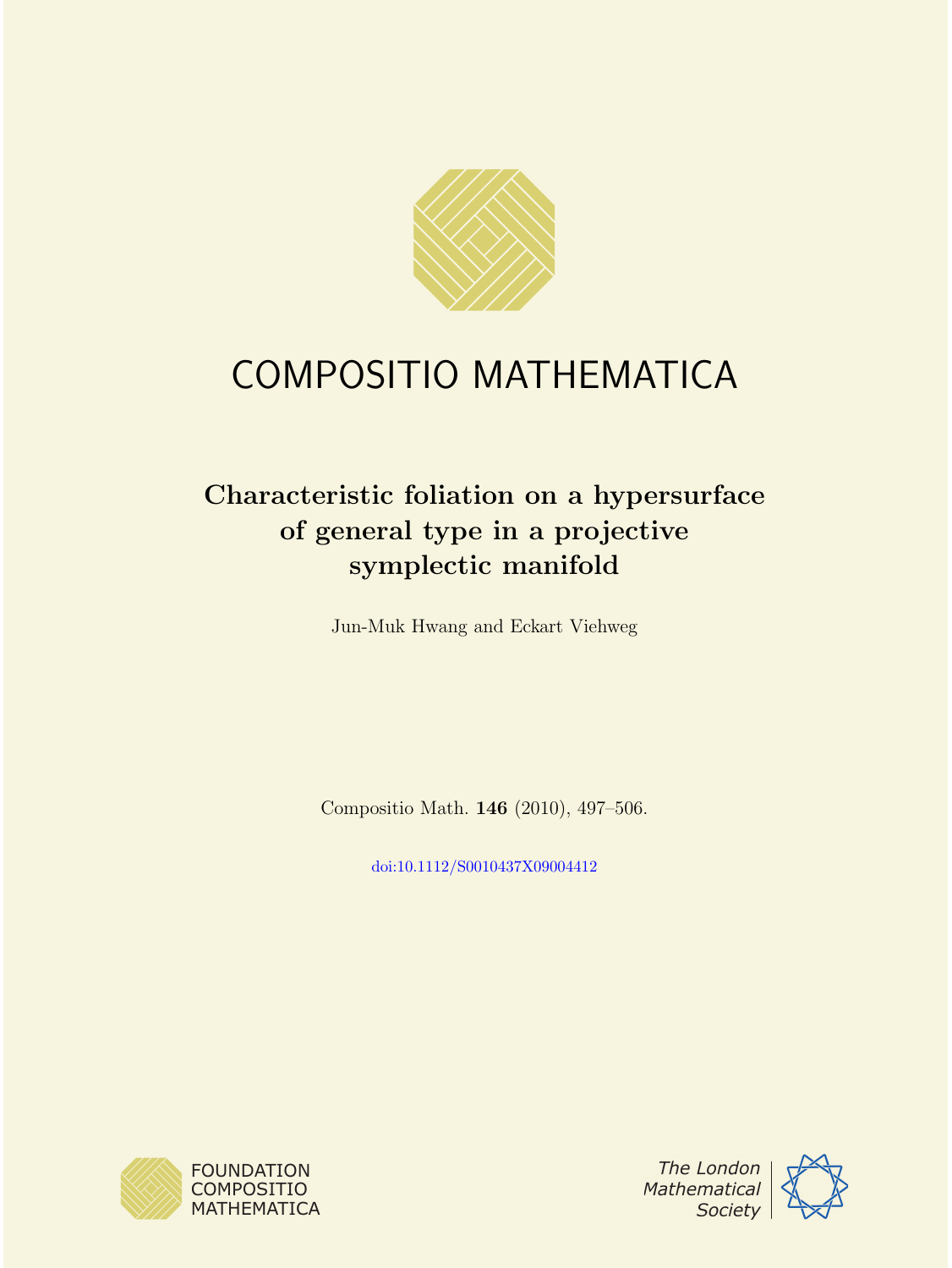

# Characteristic foliation on a hypersurface of general type in a projective symplectic manifold

Jun-Muk Hwang and Eckart Viehweg

# **ABSTRACT**

A foliation on a non-singular projective variety is algebraically integrable if all leaves are algebraic subvarieties. A non-singular hypersurface  $X$  in a non-singular projective variety  $M$  equipped with a symplectic form has a naturally defined foliation, called the characteristic foliation on X. We show that if X is of general type and dim  $M \geq 4$ , then the characteristic foliation on  $X$  cannot be algebraically integrable. This is a consequence of a more general result on Iitaka dimensions of certain invertible sheaves associated with algebraically integrable foliations by curves. The latter is proved using the positivity of direct image sheaves associated to families of curves.

## 1. Introduction

An important question in classical mechanics is whether the orbit of the motion of a celestial body is periodic. In Hamiltonian formalism, this question is formulated in terms of symplectic geometry as follows. Let  $(M, \omega)$  be a symplectic manifold. Given a non-singular hypersurface  $X \subset M$ , the restriction of  $\omega$  to the tangent space of X at each point  $x \in X$  has one-dimensional kernel, defining a foliation of rank one which we will call the characteristic foliation on X induced by  $\omega$ . The question about periodicity of orbits corresponds to the following geometric problem.

<span id="page-1-0"></span>Question 1.1. Given a symplectic manifold  $(M, \omega)$  and a hypersurface  $X \subset M$ , when are the leaves of the characteristic foliation on X compact?

In Hamiltonian mechanics,  $M$  is a *real* symplectic manifold corresponding to the phase space of the mechanical system, and  $X$  corresponds to the level set of the energy, which is a real hypersurface in  $M$ . It is interesting that Question [1.1](#page-1-0) makes perfect sense in the setting of complex geometry, where  $M$  is a *holomorphic* symplectic manifold and  $X$  is a *complex* hypersurface. Recall that a holomorphic symplectic manifold is a complex manifold M equipped with a closed holomorphic 2-form  $\omega \in H^0(M, \Omega_M^2)$  such that  $\omega^n \in H^0(M, K_M)$  is nowhere vanishing. The holomorphic version of Question [1.1](#page-1-0) was studied in [\[HO09\]](#page-10-0), and an example for which it has an affirmative answer was examined in detail in that paper.

In the introduction of [\[HO09\]](#page-10-0), the authors wrote that they expect the answer to Question [1.1](#page-1-0) to be negative for a 'general' hypersurface  $X$ . The aim of this paper is to verify this expected

Received 15 December 2008, accepted in final form 7 June 2009, published online 26 January 2010. [2000 Mathematics Subject Classification](http://www.ams.org/msc/) 37F75 (primary), 14J40, 14H10 (secondary). Keywords: holomorphic foliation, projective symplectic variety.

The first author was supported by the SRC program (ASARC) of KOSEF, funded by the Korean government (MEST), under grant no. R11-2007-035-02001-0. The second author was supported by the DFG-Leibniz program and by SFB/TR 45 'Periods, moduli spaces and arithmetic of algebraic varieties'. This journal is  $\odot$  [Foundation Compositio Mathematica](http://www.compositio.nl) 2010.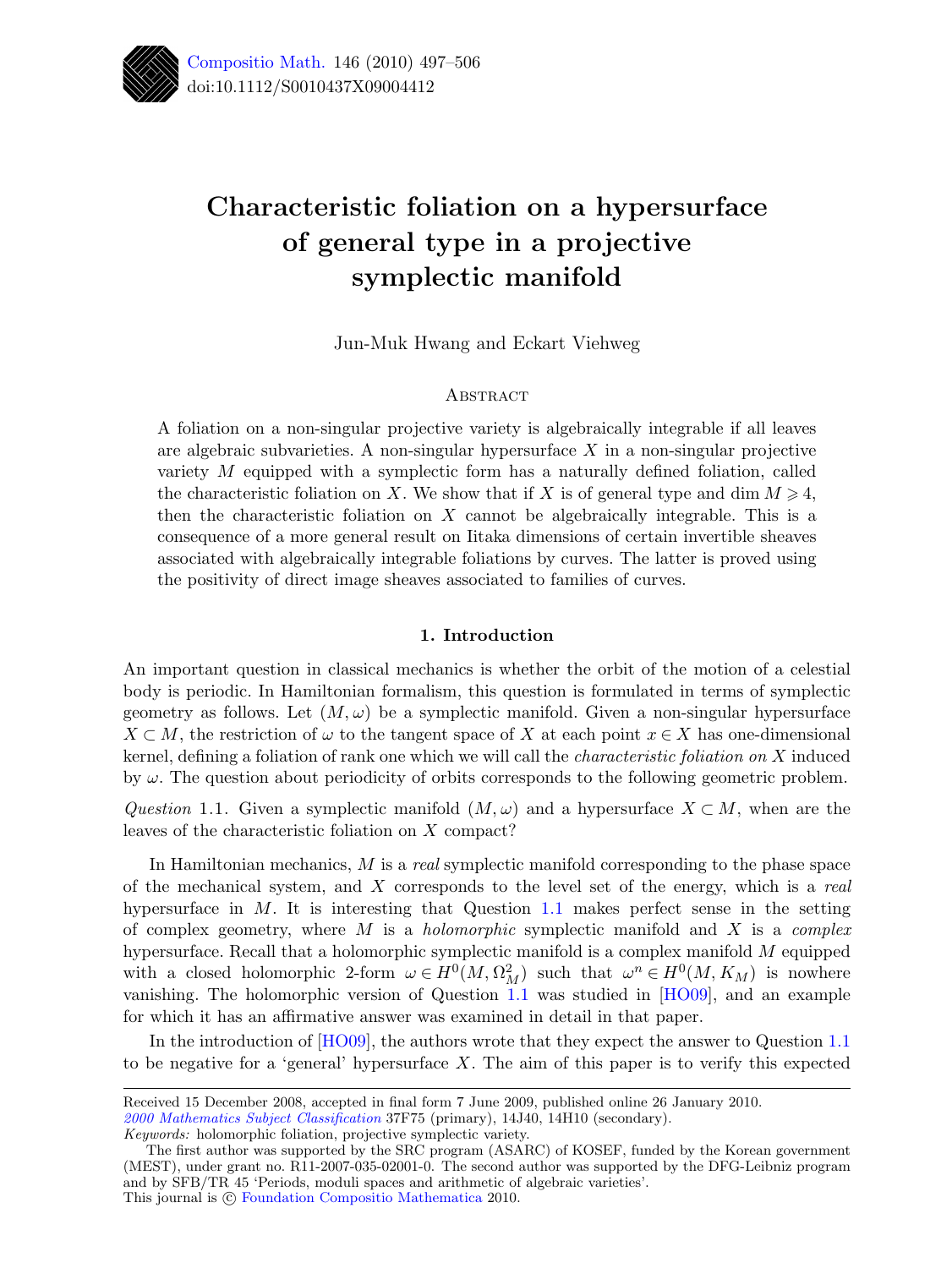result in the case where M is a non-singular projective variety over  $\mathbb C$ . For a holomorphic foliation of rank one on a projective variety, compactness of the leaf is equivalent to algebraicity of the leaf. Let us say that a holomorphic foliation on an algebraic variety is an algebraically integrable foliation if all of its leaves are algebraic subvarieties. Our main result is the following.

<span id="page-2-0"></span>Theorem 1.2. Let M be a non-singular projective variety of dimension at least 4 with a symplectic form  $\omega$ . Let  $X \subset M$  be a non-singular hypersurface of general type. Then the characteristic foliation on X induced by  $\omega$  cannot be algebraically integrable.

This result applies to non-singular ample (or nef and big) hypersurfaces  $X \subset M$ , because  $K_M \cong \mathcal{O}_M$  via the symplectic form. Theorem [1.2](#page-2-0) is a direct consequence of the following more general result.

<span id="page-2-1"></span>THEOREM 1.3. Let X be a non-singular projective variety of dimension at least 2, and let

$$
0 \longrightarrow \mathcal{Q} \longrightarrow \Omega^1_X \longrightarrow \mathcal{F} \longrightarrow 0
$$

be a foliation on X all of whose leaves are algebraic curves. If  $\mathcal F$  is big, i.e. if its Iitaka dimension  $\kappa(\mathcal{F})$  is equal to  $\dim(X)$ , then  $\kappa(\det(Q)) = \dim(X) - 1$ .

In the setting of Theorem [1.2,](#page-2-0) assume that the foliation is algebraically integrable and apply Theorem [1.3.](#page-2-1) By the definition of the characteristic foliation,  $\omega$  induces a symplectic form on Q, hence det(Q)  $\cong \mathcal{O}_X$ . Since X is of general type, this implies that F is big. This yields a contradiction:

$$
0 = \kappa(\mathcal{O}_X) = \kappa(\det(\mathcal{Q})) = \dim(X) - 1.
$$

Thus Theorem [1.2](#page-2-0) is a consequence of Theorem [1.3.](#page-2-1) Conversely,  $X \subset M$  as in Theorem 1.2 shows that the condition in Theorem [1.3](#page-2-1) that all leaves be algebraic is necessary.

To prove Theorem [1.3,](#page-2-1) we first develop some general structure theory for algebraically integrable foliations. In particular, we will prove an étale version of the classic Reeb stability theorem from foliation theory. Furthermore, for algebraically integrable foliations by curves, we will prove a global version of this result. Using this general structure theorem, the relation between Iitaka dimensions will be obtained by borrowing a result from the theory of positivity of direct image sheaves associated to families of curves [\[Vie01\]](#page-10-1). This latter theory originated from the study of the Shafarevich conjectures over function fields and properties of sheaves on fine moduli spaces of curves. It is interesting to observe that these questions of modern algebraic geometry are related to the question of periodicity of motions of celestial bodies.

By the decomposition theorem of [\[Bea83\]](#page-10-2), non-singular projective varieties with symplectic forms are, up to finite étale cover, products of abelian varieties and projective hyperkähler manifolds. As far as we know, Theorem [1.2](#page-2-0) is new even for abelian varieties. In the simplest case, we can formulate the result explicitly as follows.

COROLLARY 1.4. Let  $A = \mathbb{C}^{2n}/\Lambda$  be an even-dimensional principally polarized abelian variety with smooth theta divisor. Fix any linear coordinate  $(p_1, \ldots, p_n, q_1, \ldots, q_n)$  on  $\mathbb{C}^{2n}$ , and let  $\theta(p_1,\ldots,p_n,q_1,\ldots,q_n)$  be the Riemann theta function on  $\mathbb{C}^{2n}$  associated to the period  $\Lambda$ . For a very general (i.e. outside a countable union of proper subvarieties) point  $(a_1, \ldots, a_n, b_1, \ldots, b_n)$ on the theta divisor, the solution  $(p_i(t), q_i(t))$  of the Hamiltonian flow on  $\mathbb{C}^{2n}$ ,

$$
\frac{dp_i}{dt} = -\frac{\partial \theta}{\partial q_i}, \quad \frac{dq_i}{dt} = \frac{\partial \theta}{\partial p_i} \quad \text{for } i = 1, \dots, n,
$$

with initial value  $(p_i(0), q_i(0)) = (a_i, b_i), i = 1, \ldots, n$ , cannot descend to an algebraic curve on A.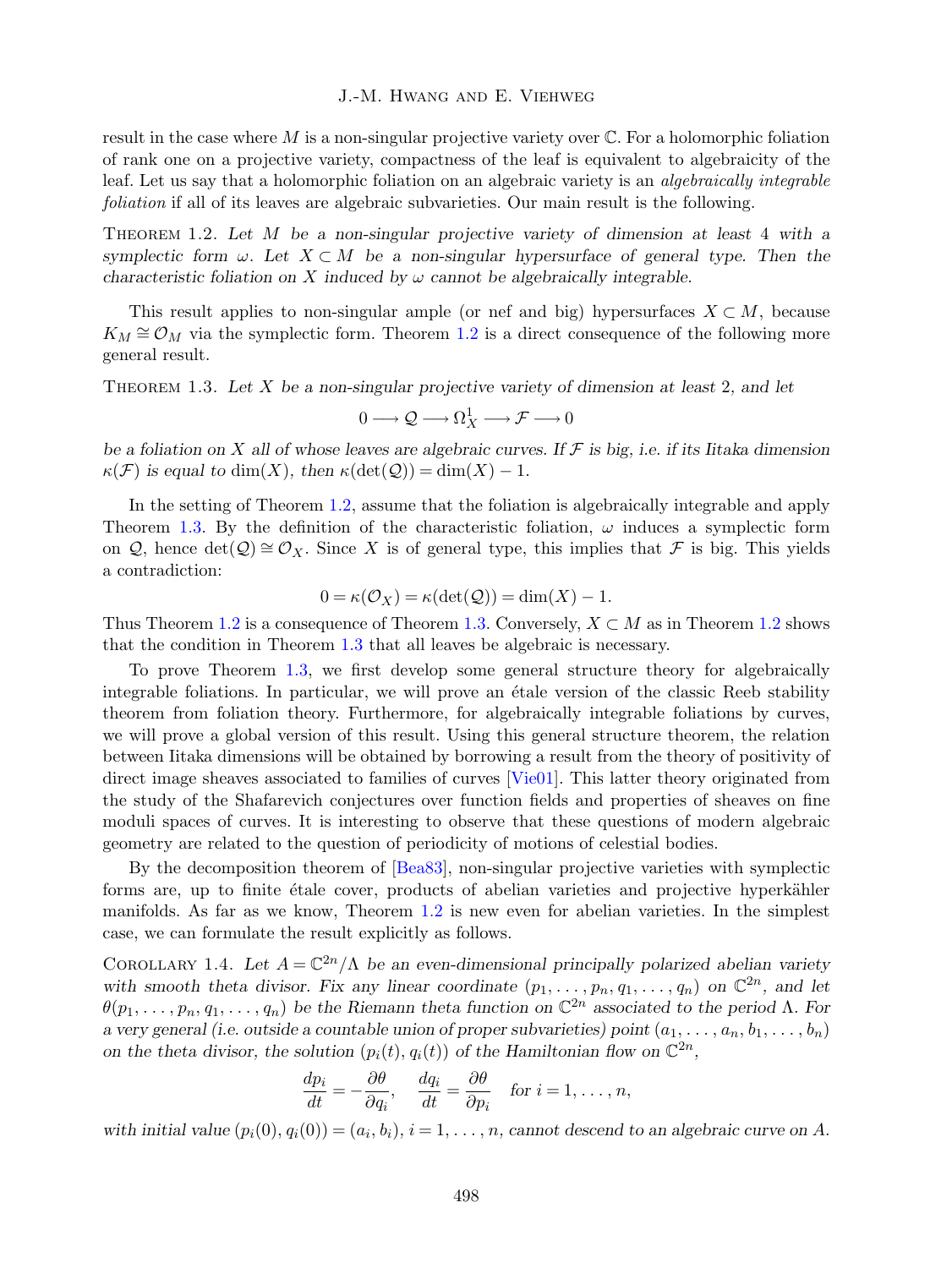In fact, the symplectic form  $dp_1 \wedge dq_1 + \cdots + dp_n \wedge dq_n$  on  $\mathbb{C}^{2n}$  descends to a symplectic form on the abelian variety A. The zero locus of the Riemann theta function descends to the theta divisor on A, which is ample. The solution of the Hamiltonian flow with initial value at a point on the theta divisor is exactly the leaf of the characteristic foliation on the theta divisor through that point. Thus the above is a direct consequence of Theorem [1.2.](#page-2-0)

It is natural to ask whether at least some leaf of the characteristic foliation in Theorem [1.2](#page-2-0) can be an algebraic curve. This question is completely beyond the reach of the methods employed in the present paper. We cannot even make a guess as to whether the answer would be affirmative or not.

# 2. Etale Reeb stability for algebraically integrable foliations ´

Let X be a non-singular projective variety over  $\mathbb C$ . A foliation on X is given by an exact sequence of locally free sheaves

$$
0 \longrightarrow \mathcal{Q} \longrightarrow \Omega^1_X \longrightarrow \mathcal{F} \longrightarrow 0
$$

where  $Q$  is integrable. The integrability of  $Q$  is equivalent to saying that through each point  $x \in X$ , there exists a complex submanifold C such that Q corresponds to the conormal bundle of C at every point of C. This submanifold C is called the leaf of the foliation through x. We say that the foliation is algebraically integrable if each leaf is an algebraic subvariety of  $X$ . Our aim in this section is to describe the behavior of the leaves of an algebraically integrable foliation as a family of algebraic subvarieties. For this purpose, we need to recall some standard results on the structure of differentiable foliations.

Let X be a differentiable manifold with a differentiable foliation. A *transversal section* at a point  $x \in X$  means a (not necessarily closed) submanifold S through x whose dimension is equal to the codimension of the leaves such that the intersection of each leaf of the foliation with S is transversal (or empty). Let C be the leaf through x. A choice of a transversal section S at x determines a group homomorphism

$$
\pi_1(C, x) \longrightarrow \text{Diff}_x(S),
$$

called the holonomy homomorphism, from the fundamental group of C to the group  $\text{Diff}_x(S)$  of germs of the diffeomorphisms of  $S$  at  $x$ . For a precise definition of this homomorphism, we refer the reader to [\[MM03,](#page-10-3) § 2.1]. Roughly speaking, a loop  $\gamma$  on C representing an element of  $\pi_1(C, x)$ acts on S by moving a point  $y \in S$  close to x along the leaf through y following  $\gamma$ . The image of the holonomy homomorphism will be called the *holonomy group* of the leaf  $C$ . The isomorphism class of this group depends only on  $C$  and is independent of the choice of  $x$  and  $S$ . The following is a well-known criterion for finiteness of the holonomy group.

<span id="page-3-0"></span>PROPOSITION 2.1. Let X be a differentiable manifold with a foliation all of whose leaves are compact. The holonomy group of a leaf  $C$  is finite if there exist a transversal section  $S$  at a point  $x \in C$  and a fixed positive integer N such that the cardinality of the intersection of S with any leaf of the foliation is bounded by N.

Proof. This assertion is contained in [\[Eps76,](#page-10-4) Theorem 4.2], and the proof can be found in [Eps76,  $\S 7$ . In fact, all we really need is the simple fact that if a finitely generated group G acts effectively on a set S such that the cardinality of each orbit is bounded by a positive integer  $N$ , then the group is finite. We recall the proof for the reader's convenience. Denote by  $S_r$  the permutation group of r points. Since  $G$  is finitely generated, there are only finitely many homomorphisms  $G \to S_r$ . Let  $H \subset G$  be the intersection of the kernels of all such homomorphisms for  $r \leq N$ .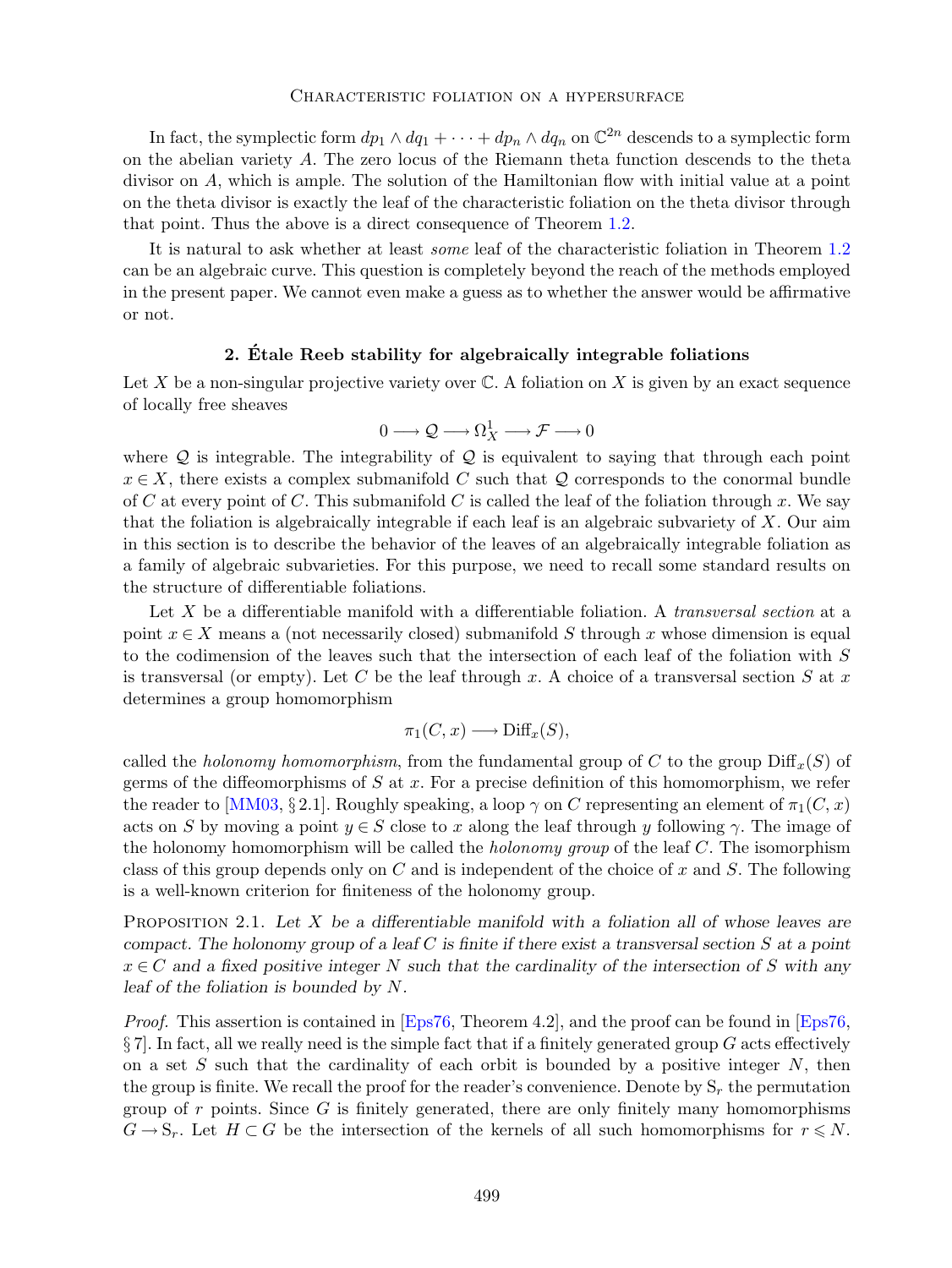Then  $G/H$  is finite. Since each orbit of G in S determines a group homomorphism  $G \to S_r$  for some  $r \le N$ , H must act trivially on S. Thus H is the trivial subgroup. It follows that G is finite.  $\Box$ 

We recall the construction of the *flat bundle foliation* in [\[MM03,](#page-10-3) p. 17]. Let  $G$  be a finite group which acts freely on a manifold  $\tilde{C}$  on the right. Suppose G acts effectively on another manifold S on the left, with a fixed point  $x \in S$ . Let  $\tilde{C} \times_G S$  be the quotient of  $\tilde{C} \times S$  by the equivalence relation  $(yg, s) \sim (y, gs)$  for  $g \in G$  and  $(y, s) \in \tilde{C} \times S$ . Let  $C \subset \tilde{C} \times_G S$  be the image of  $C \times \{x\}$ . We have the following commutative diagram.

<span id="page-4-0"></span>
$$
\tilde{C} \times S \longrightarrow \tilde{C} \times_G S
$$
\n
$$
\downarrow \qquad \qquad \downarrow
$$
\n
$$
S \longrightarrow G \backslash S
$$
\n(2.1)

The foliation on the manifold  $\tilde{C} \times_G S$  given by the vertical fibers is called the flat bundle foliation arising from the actions of G on  $\tilde{C}$  and S. Note that C is a leaf of this foliation and G is the holonomy group of the leaf C. For any  $y \in C$ , the image of  $\{y\} \times S$  gives a transversal section of this foliation at the image  $\bar{y} \in C$ . Then  $\tilde{C}$  is the G-Galois cover of C associated to the holonomy homomorphism  $\pi_1(C, \bar{y}) \to G$ . The following is easy to check.

<span id="page-4-3"></span>LEMMA 2.2. Let  $S' \subset \tilde{C} \times_G S$  be a closed submanifold with  $S' \cap C =: \{y\}$  that is a transversal section of the flat bundle foliation at  $y \in C$ . Then [\(2.1\)](#page-4-0) factors through the (set-theoretic) fiber product of  $S' \to G \ S$  and  $\tilde{C} \times_G S \to G \ S$  via a finite map

$$
\tilde{C} \times S \longrightarrow S' \times_{G \setminus S} (\tilde{C} \times_G S)
$$

which is one-to-one over a dense open subset.

We say that a subset of a manifold with a foliation is *saturated* if it is the union of leaves intersecting it. The next result is the classic Reeb stability theorem, whose proof can be found in [\[MM03,](#page-10-3) Theorem 2.9].

<span id="page-4-1"></span>THEOREM 2.3. For a differentiable manifold X with a foliation, suppose that  $C$  is a compact leaf with finite holonomy group  $G$ . Then there exist a saturated open neighborhood  $U$  of  $C$  in X and a transversal section S in U such that, with G denoting the finite holonomy group acting on S and  $\tilde{C} \to C$  denoting the G-Galois covering, there exists a diffeomorphism  $\tilde{C} \times_G S \cong U$ such that the foliation on U corresponds to the flat bundle foliation on  $\tilde{C} \times_G S$ .

Now assume that X is a complex manifold with a holomorphic foliation. Then we have the following holomorphic version of Reeb stability.

<span id="page-4-4"></span>THEOREM 2.4. For a complex manifold X with a holomorphic foliation, suppose that  $C$  is a compact leaf with finite holonomy group  $G$ . Then there exist a saturated open neighborhood U of C in X, a holomorphic transversal section S in U with a G-action, an unramified G-Galois cover  $\tilde{U} \to U$ , a smooth proper morphism  $h : \tilde{U} \to S$  and a proper morphism  $g : U \to G \ S$  that satisfy the following commutative diagram.

<span id="page-4-2"></span>
$$
\tilde{U} \longrightarrow U
$$
\n
$$
h \downarrow g
$$
\n
$$
S \longrightarrow G \setminus S
$$
\n(2.2)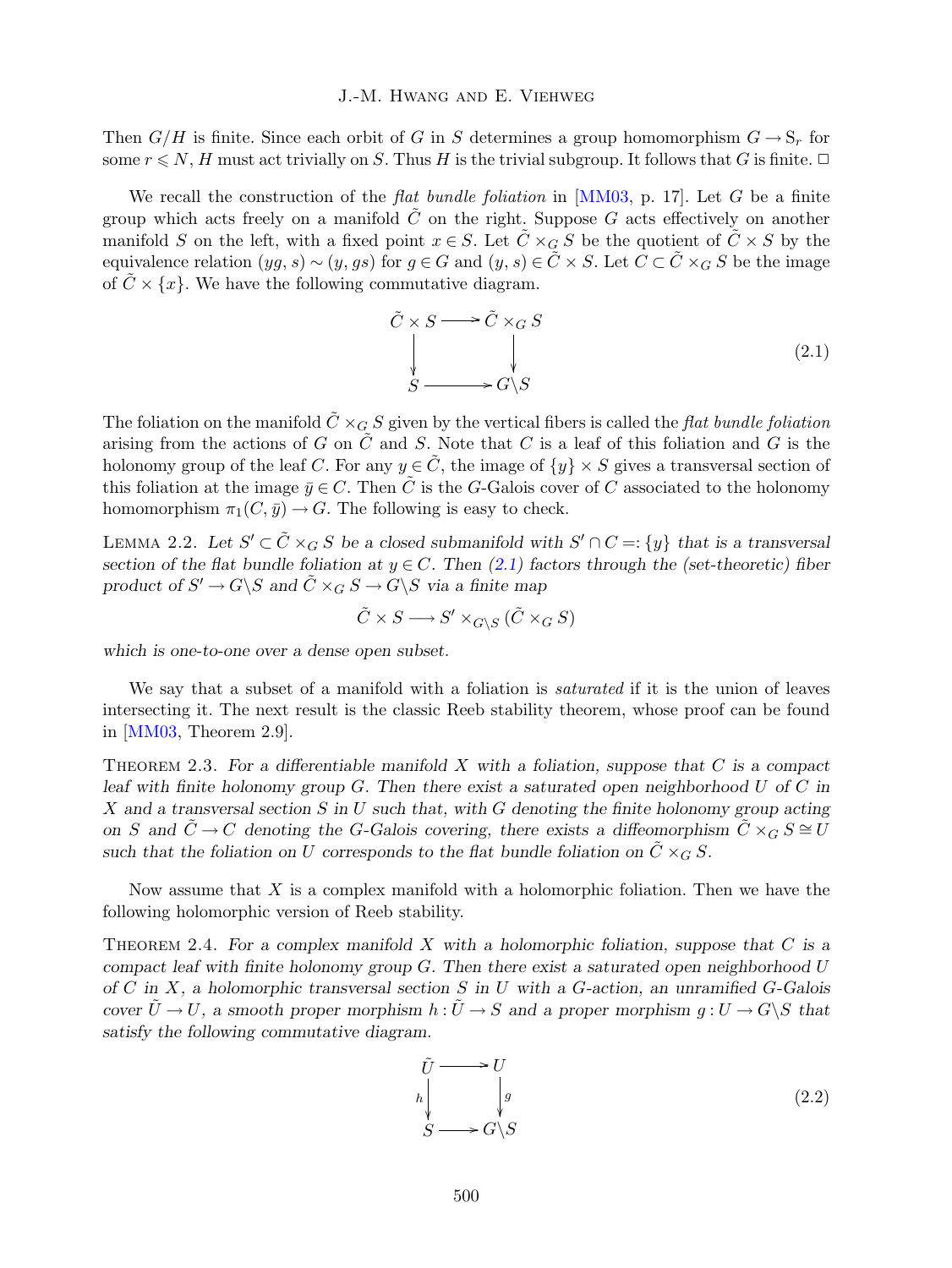#### Characteristic foliation on a hypersurface

Moreover, for each closed submanifold  $\Sigma \subset U$  which intersects all leaves transversally, the normalization of the fiber product  $\Sigma \times_{G\setminus S} U$  is an unramified cover of U.

*Proof.* We can apply Theorem [2.3.](#page-4-1) The diagram [\(2.2\)](#page-4-2) is just [\(2.1\)](#page-4-0), where  $U = \tilde{C} \times_G S$ ,  $\tilde{U} = \tilde{C} \times S$ and U is given the complex structure as an unramified covering of U. The differentiable maps h and g are holomorphic maps because the foliation is holomorphic. The last statement is a consequence of Lemma  $2.2$ .

We can apply this theorem to algebraically integrable foliations as follows.

<span id="page-5-0"></span>PROPOSITION 2.5. Let  $X$  be a non-singular projective variety with an algebraically integrable foliation. Then each leaf has finite holonomy group. Denoting by Chow x the Chow variety of X, there exists a natural morphism  $\mu: X \to \text{Chow}_X$  sending all points on a leaf C with holonomy group  $G_C$  to the cycle  $|G_C| \cdot C$ .

*Proof.* Given a leaf C and a point  $x \in C$ , we can find a complete intersection S of very ample hypersurfaces which intersects C transversally with  $x \in C \cap S$ . In an analytic neighborhood of C, a component of  $S \cap U$  is a transversal section. By Noetherian induction, the intersection number of each leaf of the foliation with S is bounded by a positive number N. Thus we can apply Proposition [2.1](#page-3-0) to conclude that the holonomy group is finite. The fact that the cycles  $|G_C| \cdot C$ form a nice family follows from the local description of the family of leaves in Theorem [2.4.](#page-4-4)  $\Box$ 

The above morphism  $\mu$  is a special case of a more general construction in [\[Gom89,](#page-10-5) Theorem 3]. For the next theorem, we need the following lemma.

<span id="page-5-2"></span>LEMMA 2.6. In the setting of Proposition [2.5,](#page-5-0) let  $\Sigma \subset X$  be a subvariety such that

$$
\nu := \mu|_{\Sigma} : \Sigma \longrightarrow \mu(X)
$$

is a finite morphism. Let  $M_0 \subset \mu(X)$  be a connected analytic open subset such that for each point  $y \in M_0$ , the reduction of the fiber  $\mu^{-1}(y)_{\text{red}}$  intersects  $\Sigma$  transversally. Set  $X_0 := \mu^{-1}(M_0)$  and  $\Sigma_0 := \nu^{-1}(M_0)$ . Then the normalization of the fiber product of  $\mu_0 : X_0 \to M_0$  and  $\nu_0 : \Sigma_0 \to M_0$ is an unramified covering of  $X_0$ .

*Proof.* The statement is local on  $\mu(X)$ , so we can verify it for any neighborhood of a given point  $y \in \mu(X)$ . In other words, we may assume that  $X_0$  is contained in the neighborhood U of Theorem [2.4.](#page-4-4) The result is then immediate from the last statement in Theorem 2.4.  $\Box$ 

The following is the *étale* version of the local Reeb stability theorem for an algebraically integrable foliation.

<span id="page-5-3"></span>THEOREM 2.7. Let X be a non-singular projective variety with an algebraically integrable foliation

<span id="page-5-1"></span>
$$
0 \longrightarrow \mathcal{Q} \longrightarrow \Omega_X^1 \longrightarrow \mathcal{F} \longrightarrow 0. \tag{2.3}
$$

Then, for each leaf  $C \subset X$ , there exists an étale neighborhood  $\tau : U \to X$  of C, a smooth projective morphism  $h: U \to M$  and isomorphisms

$$
\tau^* \mathcal{Q} \cong h^* \Omega^1_M \quad \text{and} \quad \tau^* \mathcal{F} \cong \Omega^1_{U/M}
$$

such that the pullback of  $(2.3)$  is isomorphic to the tautological exact sequence

 $0 \longrightarrow h^* \Omega^1_M \longrightarrow \Omega^1_U \longrightarrow \Omega^1_{U/M} \longrightarrow 0.$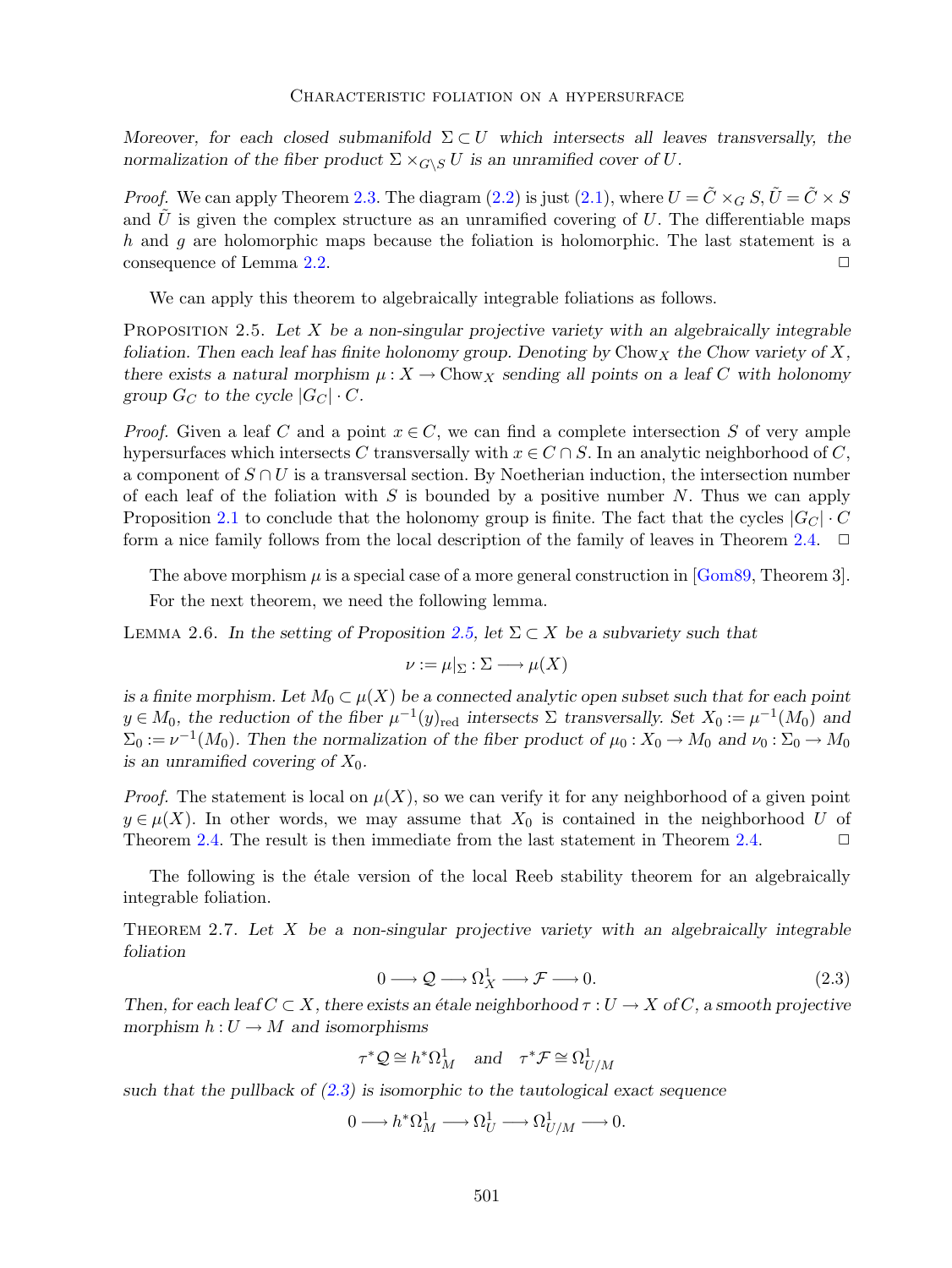*Proof.* Just take a general complete intersection  $\Sigma \subset X$  of very ample divisors intersecting C transversally. Then apply Lemma [2.6,](#page-5-2) taking  $M_0$  to be the Zariski open subset where the reduction of fibers of  $\mu$  intersect  $\Sigma$  transversally. The étale neighborhood U is given by the normalization of the fiber product  $X_0 \times_{M_0} \Sigma_0$ . The existence of the smooth morphism  $U \to M$ follows from Theorem [2.4.](#page-4-4)  $\Box$ 

## 3. Global étale Reeb stability for algebraically integrable foliations by curves

For algebraically integrable foliations by curves, we can globalize Theorem [2.7.](#page-5-3) The essential point is the existence of the moduli scheme  $M_g$  of curves of genus g, or of the moduli schemes  $M_g^{[N]}$  of curves of genus g with a level-N structure, which are fine for  $N \geq 3$ .

<span id="page-6-2"></span>LEMMA 3.1. Let  $f: V \to W$  be a smooth morphism of curves and let  $N \in \mathbb{N}$ . Then there exists an étale finite morphism  $\tilde{W} \to W$  such that

$$
\tilde{V}=V\times_W\tilde{W}\longrightarrow \tilde{W}
$$

carries a level-N structure. In particular, for  $N \geq 3$  the family  $\tilde{V} \to \tilde{W}$  is the pullback of the universal family over the fine moduli scheme  $M_g^{[N]}$  of curves with a level-N structure.

*Proof.* One can choose a level- $N$  structure if the  $N$ -division points of the relative Jacobian are generated by sections. Since the  $N$ -division points of a family of abelian varieties are  $\acute{e}$ tale and finite over the base, this can be achieved over a finite étale cover.  $\Box$ 

The global version of Theorem [2.7](#page-5-3) is the following.

<span id="page-6-3"></span>THEOREM 3.2. Let  $X$  be a non-singular projective variety with an algebraically integrable foliation

<span id="page-6-0"></span>
$$
0 \longrightarrow \mathcal{Q} \longrightarrow \Omega_X^1 \longrightarrow \mathcal{F} \longrightarrow 0 \tag{3.1}
$$

whose leaves are curves of genus 2 or greater. Then there exist a generically finite projective morphism  $\sigma: V \to X$ , a non-singular projective variety W, a smooth projective morphism  $f: V \to W$  and injections

$$
\sigma^* \mathcal{Q} \stackrel{\alpha}{\longrightarrow} f^* \Omega^1_W
$$
 and  $\sigma^* \mathcal{F} \stackrel{\cong}{\longrightarrow} \Omega^1_{V/W}$ 

such that the pullback of  $(3.1)$  is a subcomplex of the tautological exact sequence

$$
0\longrightarrow f^*\Omega^1_W\longrightarrow \Omega^1_V\longrightarrow \Omega^1_{V/W}\longrightarrow 0.
$$

For each point  $w \in W$  one can choose a neighborhood  $W_0$  and an étale open neighborhood U of the image of  $f^{-1}(w)$  in X, satisfying the condition in Theorem [2.7,](#page-5-3) such that the morphism  $\sigma|_{f^{-1}(W_o)}: f^{-1}(W_o) \to X$  factors through U. In particular,  $f: V \to W$  is a smooth family of curves. Moreover, we can assume that the associated classifying morphism  $W \to M_g$  factors like

$$
W \xrightarrow{\varphi'} M_g^{[N]}
$$

for a given positive integer N.

*Proof.* Let us choose a finite set of étale neighborhoods as in Theorem [2.7,](#page-5-3) say  $\tau_i: U_i \to X$  for  $i \in \{1, \ldots, \ell\}$ , such that

<span id="page-6-1"></span>
$$
\bigcup_{i=1}^{\ell} \tau_i(U_i) = X. \tag{3.2}
$$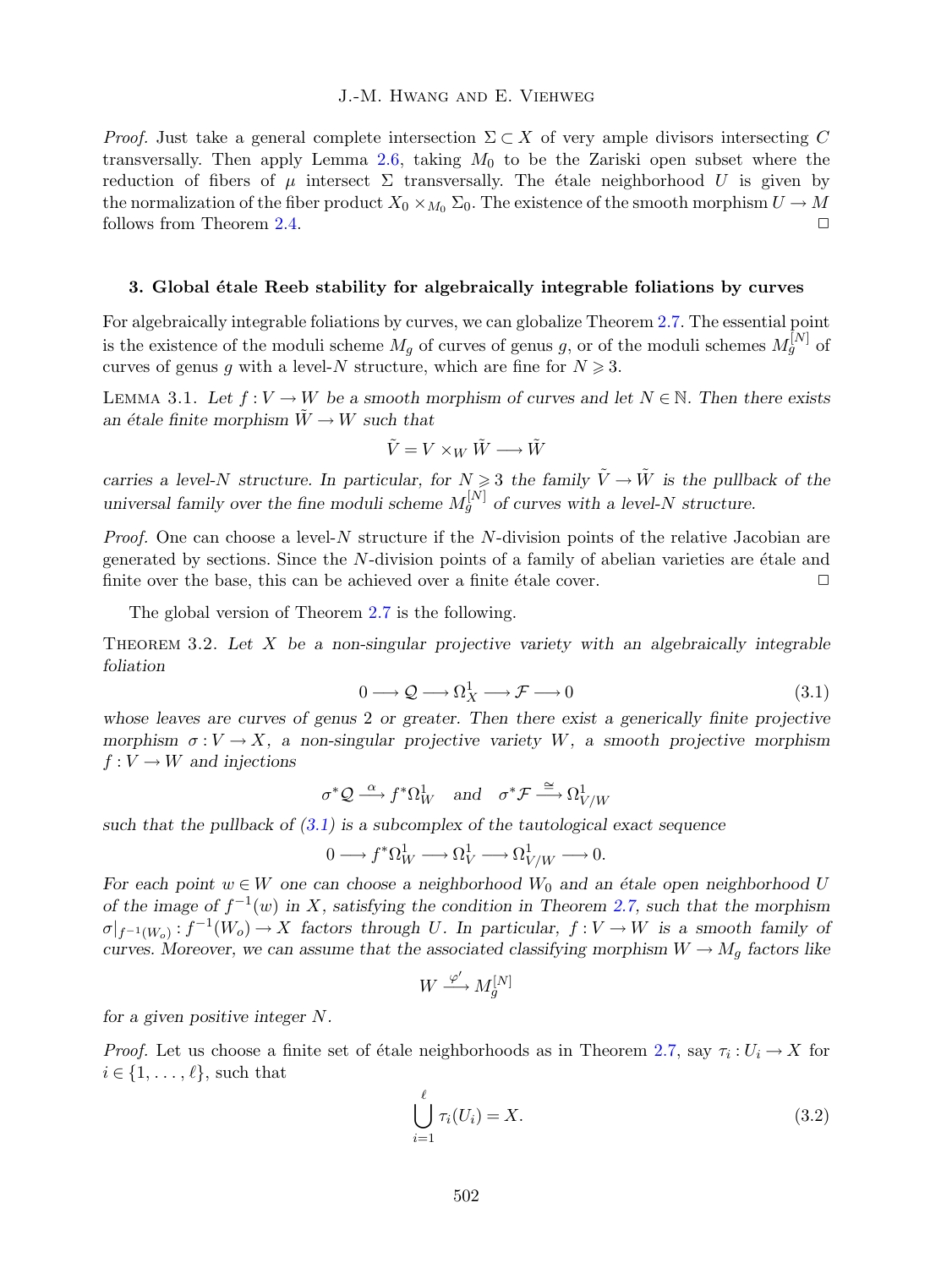The families  $h_i: U_i \to M_i$  induce morphisms  $\phi_i: M_i \to \text{Chow}_X$  such that



where  $\mu$  is the morphism in Proposition [2.5.](#page-5-0)

Next, we fix some projective compactification  $\bar{M}_i$  such that  $\phi_i$  extends to a morphism  $\bar{\phi}_i$ :  $\bar{M}_i \to \text{Chow}_X$ . Replacing  $\bar{M}_i$  by the Stein factorization, we may as well assume that  $\bar{\phi}_i$  is finite. Let  $\bar{M}'$  be an irreducible component of

$$
\bar{M}_1 \times_{\mathrm{Chow}_X} \cdots \times_{\mathrm{Chow}_X} \bar{M}_{\ell},
$$

with induced morphism  $\bar{\phi}' : \bar{M}' \to \text{Chow}_X$ . Let W be the normalization of  $\bar{M}'$  in the Galois hull of the function field  $\mathbb{C}(\bar{M}')$  over  $\mathbb{C}(\bar{\phi}'(\bar{M}'))$ . Hence, writing  $\bar{\phi}: W \to \text{Chow}_X$  for the induced morphism, there is a finite group G acting on W with quotient  $\bar{\phi}(W)$ . The condition [\(3.2\)](#page-6-1) implies that

$$
\bigcup_{i=1}^{\ell} \phi_i(M_i) = \overline{\phi}(W) = \mu(X).
$$

Let  $\tilde{M}_i$  denote the preimage of  $M_i$  under

$$
\bar{M}' \subset \bar{M}_1 \times_{\mathrm{Chow}_X} \cdots \times_{\mathrm{Chow}_X} \bar{M}_\ell \xrightarrow{\mathrm{pr}_i} \bar{M}_i.
$$

By pullback, there is a smooth projective morphism  $\tilde{U}_i \to \tilde{M}_i$ . For  $\gamma \in G$ , one obtains the pullback family

$$
\tilde{U}_i^{\gamma} \longrightarrow \tilde{M}_i^{\gamma} := \gamma^{-1}(\tilde{M}_i).
$$

For different i and i' and for  $\gamma$  and  $\gamma'$ , the closed fibers of those families coincide on

<span id="page-7-0"></span>
$$
\tilde{M}_i^\gamma \cap \tilde{M}_{i'}^{\gamma'}.
$$

In fact, the isomorphism class of a fiber is determined by the image in  $X$ , hence it is invariant under  $G$  and independent of the étale neighborhood.

In particular, the morphisms  $\tilde{U}_i^{\gamma} \to M_g$  mapping a point w to the moduli point of the isomorphism class of the fiber over w glue to a morphism  $W \to M_q$ . Replacing W by a finite covering, we may assume by Lemma [3.1](#page-6-2) that this morphism factors through the fine moduli scheme  $M_g^{[N]}$ . Then the different families over the open subsets  $\tilde{M}_i^{\gamma}$  are pullbacks of the universal family over  $M_g^{[N]}$ . Hence they coincide over the pairwise intersections and glue to a smooth family  $V \rightarrow W$ .

With an abuse of notation, we replace W by a desingularization and  $f: V \to W$  by the pullback family. It satisfies all the required properties.

## 4. Positivity property of algebraically integrable foliations by curves

Let us recall some notions of positivity for locally free sheaves.

DEFINITION 4.1. Let G be a locally free sheaf on a quasi-projective variety Z, and let  $Z_0 \subset Z$ be an open dense subvariety. Let  $H$  be an ample invertible sheaf on  $Z$ .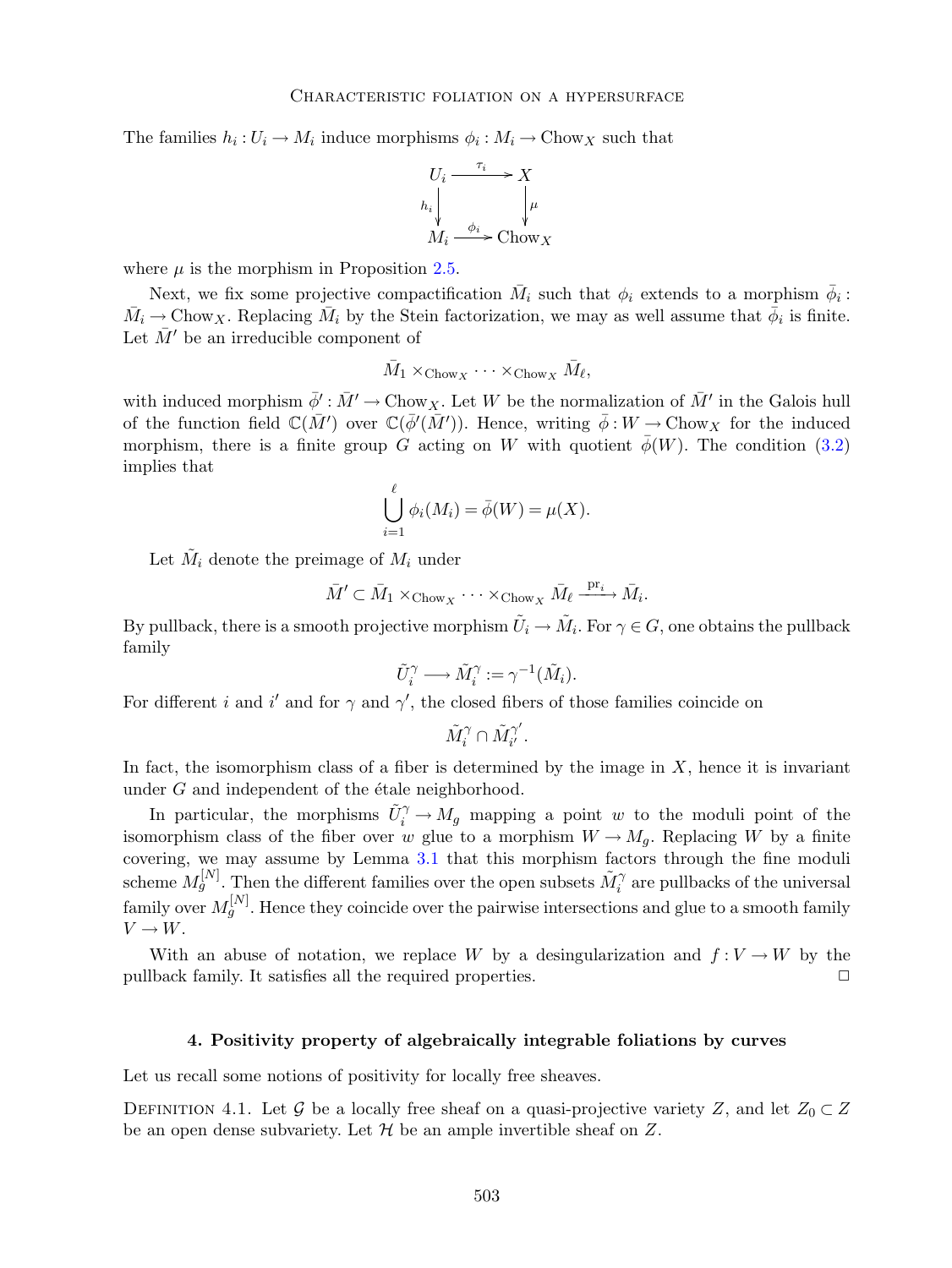(i)  $\mathcal G$  is globally generated over  $Z_0$  if the natural morphism

$$
H^0(Z,\mathcal{G})\otimes \mathcal{O}_Z\longrightarrow \mathcal{G}
$$

is surjective over  $Z_0$ .

- (ii)  $\mathcal G$  is ample with respect to  $Z_0$  if for some  $k > 0$ ,  $S^k(\mathcal G) \otimes \mathcal H^{-1}$  is globally generated over  $Z_0$ . In particular, G is ample if it is ample with respect to  $Z_0 = Z$ .
- (iii) G is big if it is ample with respect to some open dense subvariety  $Z_0$ . If  $rk(G) = 1$ , this is equivalent to saying that the Iitaka dimension  $\kappa(\mathcal{G})$  is equal to dim Z.

In the literature one finds a second definition of bigness of a locally free sheaf, which requires  $\mathcal{O}_{\mathbb{P}(\mathcal{G})}(1)$  to be big on the projective bundle  $\pi : \mathbb{P}(\mathcal{G}) \to Z$  induced by  $\mathcal{G}$ . Our notion of bigness is stronger. It is equivalent to the ampleness of  $\mathcal{O}_{\mathbb{P}(\mathcal{G})}(1)$  with respect to an open set of the form  $\pi^{-1}(Z_0).$ 

<span id="page-8-2"></span>LEMMA 4.2. Let G be a locally free sheaf on a quasi-projective non-singular variety  $Z$ .

- (i) If G is big, then for a locally free sheaf  $\mathcal{G}'$  and a non-zero homomorphism  $\eta : \mathcal{G} \to \mathcal{G}'$ , the sheaf det $(\eta(\mathcal{G}))$  is big.
- (ii) If G is ample, then for any generically finite morphism  $\rho: Y \to Z$ , the pullback  $\rho^* \mathcal{G}$  is big.

The proof of the lemma is straightforward. Let us just point out that we define  $\det(\eta(\mathcal{G}))$  to be  $\iota_* \det(\eta(\mathcal{G}|_{Z'}))$ , where  $\iota : Z' \to Z$  is the largest open subscheme with  $\eta(\mathcal{G}|_{Z'})$  locally free. The 'non-singular' assumption is needed for obtaining an invertible sheaf; without it, one would have to allow torsion-free coherent sheaves  $\mathcal G$  in Definition [4.1,](#page-7-0) making the notation more complicated.

We will need the following result from [\[Vie01,](#page-10-1) Proposition 2.4].

<span id="page-8-1"></span>PROPOSITION 4.3. Let  $f: C_g \to M_g^{[N]}$ ,  $N \geqslant 3$ , be the universal family over the fine moduli scheme of curves with level-N structures. Then  $\mathfrak{f}_*\omega_{\mathcal{C}_g/M_g^{[N]}}^{\nu}$  is ample for all  $\nu \geq 2$ .

Theorem [1.3](#page-2-1) is a direct consequence of the following proposition.

<span id="page-8-0"></span>PROPOSITION 4.4. In the setting of Theorem [3.2,](#page-6-3) let  $v = \kappa(\mathcal{F}) - 1$ . Then the following hold.

- (a) We have  $v = \text{Var}(f)$ , the dimension of the image of W in  $M_q$ .
- (b) There is a subsheaf  $V \subset \sigma^* \mathcal{Q}$  of rank v with  $\kappa(\det(V)) = v$ .

*Proof.* Fix  $N \ge 3$ . Since  $M_g^{[N]}$  is a fine moduli scheme,  $V \to W$  is the pullback of the universal family  $\mathcal{C}_g \to M_g^{[N]}$  under the morphism  $\varphi': W \to M_g^{[N]}$ . Consider a factorization

$$
W \xrightarrow{\varphi} Z \xrightarrow{\rho} M_g^{[N]},
$$

with  $\varphi$  surjective and with connected fibres, such that  $\rho$  is generically finite. Upon blowing up and replacing the families with the pullbacks, we may assume that  $Z$  is non-singular. Let us write  $q: T \to Z$  for the pullback of the universal family to Z. Then  $V \cong T \times Z$  W and the second projection defines a morphism  $p: V \to T$ .

Since  $\omega_{V/W} = p^* \omega_{T/Z}$ , one finds that

$$
\kappa(\mathcal{F}) = \kappa(\sigma^* \mathcal{F}) = \kappa(\omega_{V/W}) = \kappa(\omega_{T/Z}).
$$

Now we assert the following.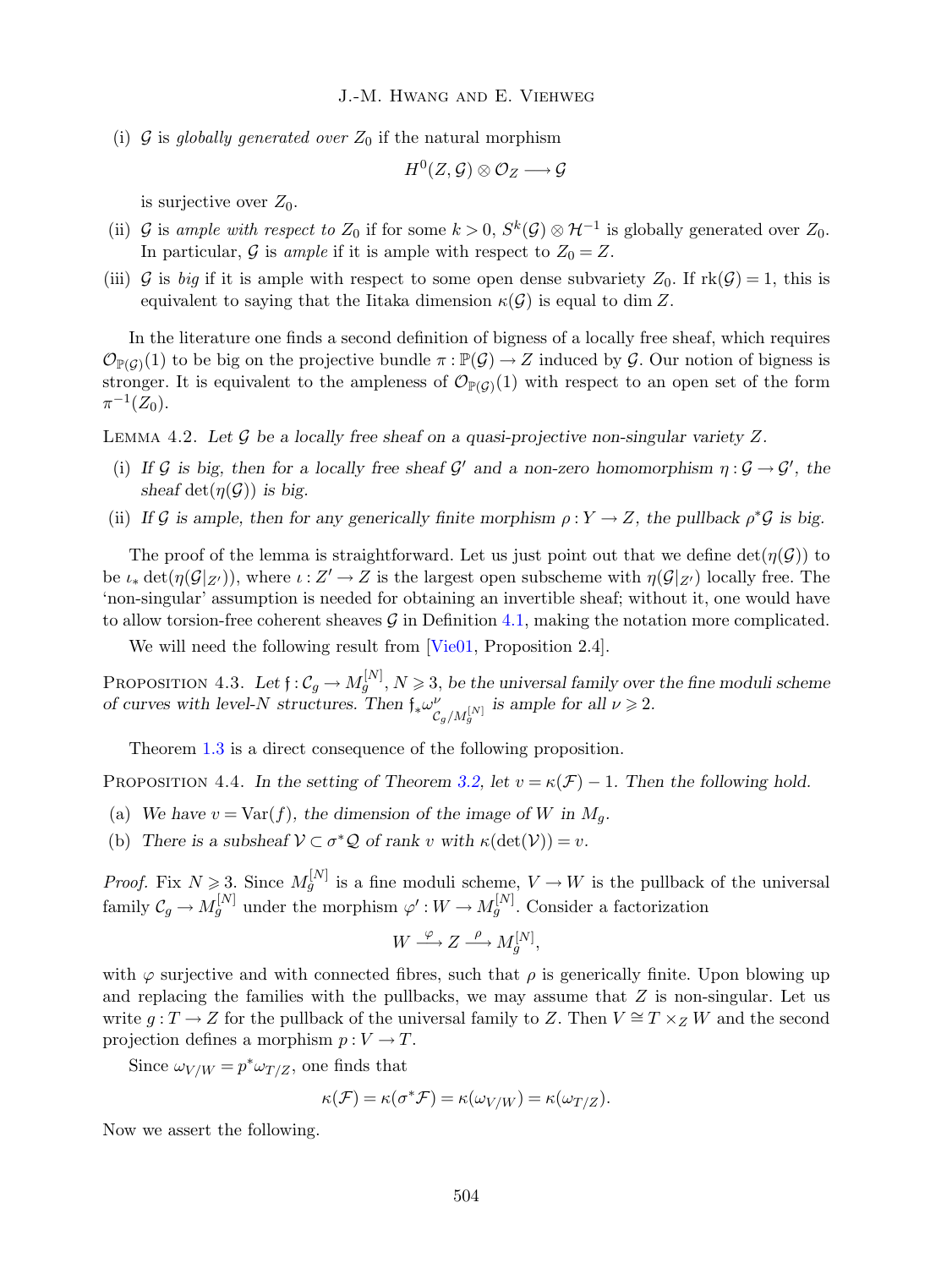<span id="page-9-0"></span>CLAIM 4.5. The invertible sheaf  $\omega_{T/Z}$  is big.

Since  $\dim(Z) = \text{Var}(f)$ , Claim [4.5](#page-9-0) shows that

$$
v + 1 = \kappa(\omega_{T/Z}) = \dim(Z) + 1 = \text{Var}(f) + 1,
$$

which proves assertion (a) of Proposition [4.4.](#page-8-0)

*Proof of Claim [4.5.](#page-9-0)* From Proposition [4.3,](#page-8-1)  $\oint_* \omega_{C_g/M_g}^2$  is ample. Let N be an ample invertible g sheaf on  $M_g^{[N]}$ . For some  $k \gg 1$ , the sheaf  $\mathcal{N}^{-1} \otimes S^k(\mathfrak{f}_*\omega^2_{\mathcal{C}_g/M_g^{[N]}})$  is globally generated. Writing  $\mathcal{H}$ for the pullback of  $\mathcal N$  to  $Z$ , one finds by base change that  $\mathcal H^{-1}\otimes S^k(g_*\omega^2_{T/Z})$  is globally generated. Using the multiplication map, one gets an inclusion

$$
\bigoplus\mathcal{H}^\ell\hookrightarrow g_*\omega_{T/Z}^{2\cdot\ell\cdot k},
$$

where  $\bigoplus \mathcal{H}^{\ell}$  denotes the sum of  $\text{rk}(g_*\omega_{T/Z}^{2\cdot\ell\cdot k})$  copies of  $\mathcal{H}^{\ell}$ . So  $h^0(T,\omega_{T/Z}^{2\cdot\ell\cdot k})$  is larger than a polynomial in  $\ell$  of degree  $\dim(Z) + 1$  with positive leading coefficient.

To prove Proposition [4.4\(](#page-8-0)b), recall that we have the Kodaira–Spencer homomorphism

$$
\mathfrak{f}_*\omega^2_{\mathcal{C}_g/M_g^{[N]}}\longrightarrow \Omega^1_{M_g^{[N]}},
$$

whose pullback

$$
\eta: g_*\omega^2_{T/Z} \longrightarrow \Omega^1_Z
$$

must be surjective over a Zariski open subset of Z because Z is generically finite over  $M_g^{[N]}$ . Let  $\Omega \subset \Omega_Z^1$  be the image of the homomorphism  $\eta$ . Since  $\mathfrak{f}_*\omega_{\mathcal{C}_g/M_g^{[N]}}^2$  is ample,  $g_*\omega_{T/Z}^2 = \rho^* \mathfrak{f}_*\omega_{\mathcal{C}_g/M_g^{[N]}}^2$ is big by Lemma [4.2\(](#page-8-2)ii); hence  $\det(\Omega)$  is big by Lemma  $\det^2(1)$ . Thus

$$
\kappa(\varphi^* \det(\Omega)) = \kappa(\det(\varphi^* \Omega)) = \kappa(\det(\Omega)) = v.
$$

Let  $\mathcal{V} := f^* \varphi^* \Omega$ . Since  $\det(\mathcal{V}) = f^* \varphi^* \det(\Omega)$ , its Iitaka dimension is equal to  $\dim(Z)$ . Therefore, to prove (b), it suffices to verify the following.

<span id="page-9-1"></span>CLAIM 4.6.  $V = f^* \varphi^* \Omega$  is a subsheaf of  $\sigma^* \mathcal{Q}$ .

Proof of Claim [4.6.](#page-9-1) One has a natural inclusion  $\varphi^* \Omega_Z^1 \to \Omega_W^1$ , and hence  $f^* \varphi^* \Omega \to f^* \Omega_W^1$ . Showing that its image lies in the smaller sheaf  $\sigma^* \mathcal{Q}$  is a local problem, so it will be sufficient to verify this in the neighborhood  $W_0$  considered in Theorem [3.2.](#page-6-3) Over  $W_0$ , the morphism is the pullback of the morphism  $h: U \to M$  in Theorem [2.7.](#page-5-3) So the morphism  $W_0 \to M_g^{[N]}$  factors like  $W_0 \to M \to M_g^{[N]}$  and the pullback of  $\mathfrak{f}_*\omega^2_{\mathcal{C}_g/M_g^{[N]}}$  is  $h_*\omega^2_{U/M}$ , which is sent to  $\Omega^1_M$  by the Kodaira–Spencer map. It follows that the pullback of  $\Omega$  lies in  $h^*\Omega_M^1 = \tau$  $*Q$ .  $\Box$ 

This completes the proof of Proposition  $4.4$ .  $\Box$ 

*Proof of Theorem [1.3.](#page-2-1)* Since  $\mathcal F$  is big, general leaves have genus 2 or greater. By Theorem [2.3,](#page-4-1) every leaf has genus at least 2. Moreover, the number v in Proposition [4.4](#page-8-0) is equal to dim(X) – 1 and hence to rank(Q). So the subsheaf V in Proposition [4.4](#page-8-0) has the same rank as  $\sigma^*Q$  and

$$
\kappa(\det(Q)) \geqslant \kappa(\det(\mathcal{V})) = v.
$$

Finally, to see that  $\kappa(\det(Q)) < \dim(X)$ , let C be a general leaf of the foliation. The restriction of Q to C corresponds to the conormal sheaf of C. Since C is general, the normal sheaf  $\mathcal{Q}^{\vee}$